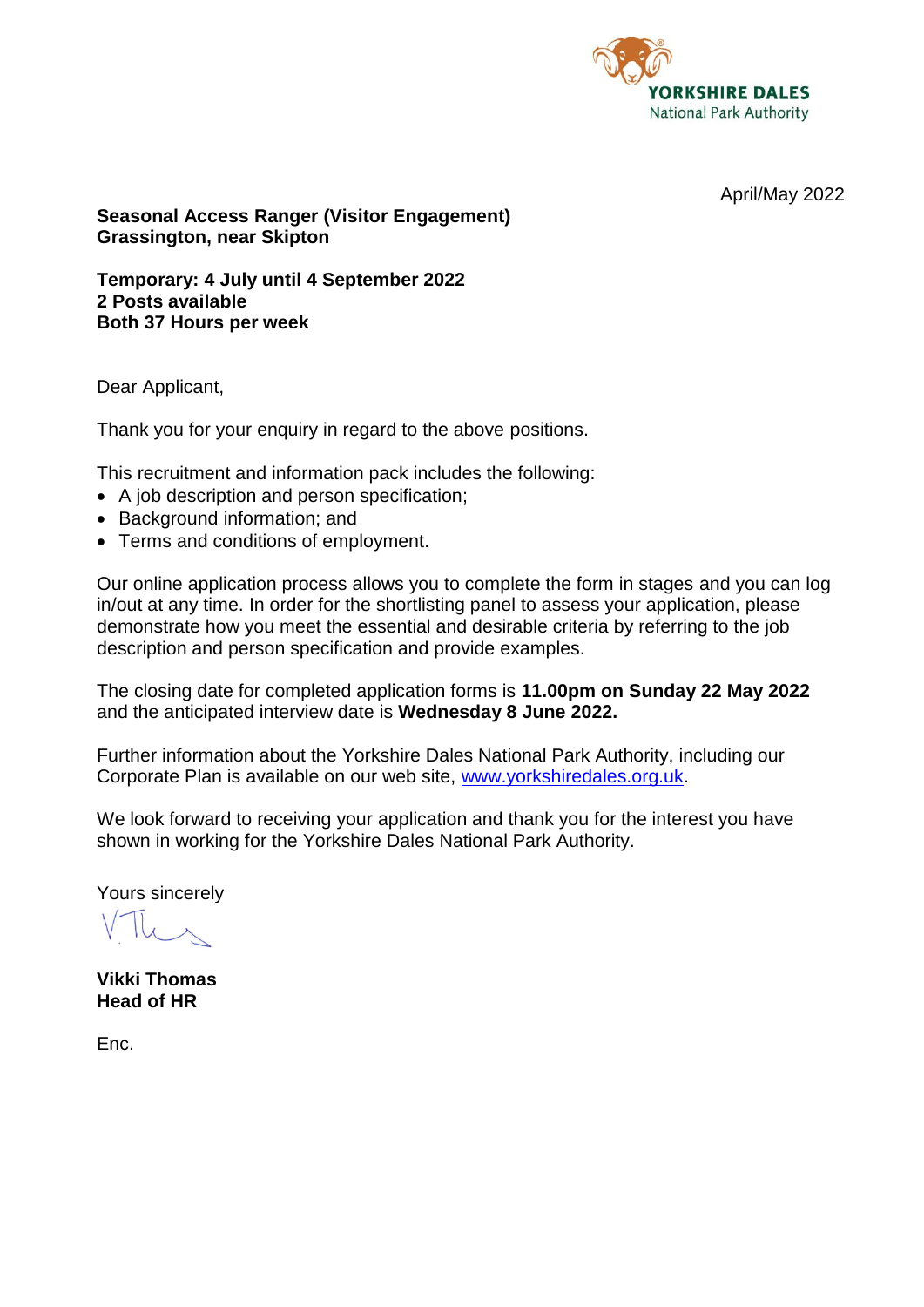#### **YORKSHIRE DALES NATIONAL PARK AUTHORITY JOB DESCRIPTION**

| <b>JOB TITLE:</b>       | Seasonal Access Ranger (Visitor Engagement) |
|-------------------------|---------------------------------------------|
| GRADE:                  | Band E                                      |
| <b>RESPONSIBLE TO:</b>  | Assigned Area Manager                       |
| <b>RESPONSIBLE FOR:</b> | No line management responsibility           |

# **OBJECTIVES OF THE POST:**

This is a specialist ranger post specifically concerned with helping the public enjoy the National Park. Its focus is on visitor and community engagement, helping visitors enjoy the area responsibly and influencing behaviour where appropriate.

As a Seasonal Access Ranger you will work independently and as part of an area team. The post will focus on visitor management in the South of the park; in particular areas such as Grassington, Burnsall, Malham and Ribblehead.

# **DUTIES AND RESPONSIBILITIES**:

Inform and advise the public on the appropriate use of and behaviour in the National Park; actively engaging with visitors and local communities on visitor management issues.

Engage with the public on site; talking with people in clear, positive, engaging, persuasive and easily understood ways. In particular, providing on-hand advice and guidance, about the Countryside Code to help visitors enjoy their visit responsibly.

Provide local liaison, actively engaging with visitors and communities as appropriate, to help de-escalate visitor management issues including putting out signage, litter picking and undertaking litter clearance projects.

Encourage responsible behaviour around litter through running 'Go Wild' family activities at key sites, (full training will be given and equipment provided).

Promote understanding of the Authority's byelaws associated with Authority property, and to monitor compliance, issue reminder notices and report relevant situations to colleagues for enforcement, if necessary.

Under direction from the Ranger Team to carry out inspections of Authority property sites and undertake any basic maintenance, or repairs as required.

Provide regular verbal reports and weekly written reports of activities and issues to the Area Manager.

Assist with visitor monitoring by undertaking face to face questionnaire surveys, visitor counts and other surveys.

Advise volunteers, works experience students on behalf of the Authority and to ensure Health and Safety guidelines are followed.

Manage and maintain the materials, equipment, other resources and adhere to any relevant Health and Safety requirements required to fulfil the objectives of the post.

Develop and maintain close working relationships with colleagues within the Park Services Directorate.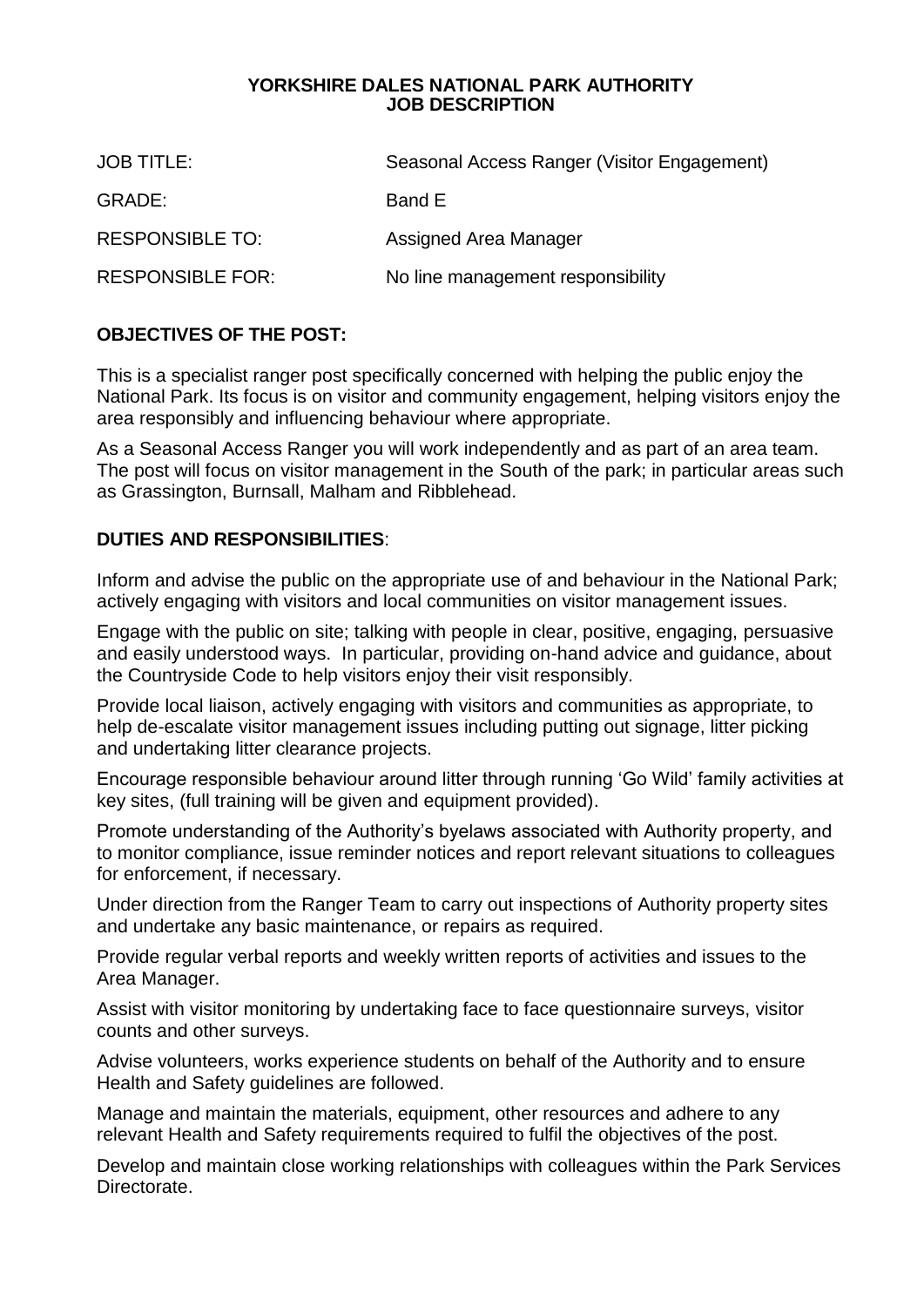Be responsible with other Access Rangers based at the workshop for the general upkeep of practical areas and personnel work areas. To assist with all other members of staff based at the location with the general cleaning and maintenance of communal areas.

Comply with the Authority's Health and Safety Policy and Codes of Safe Working Practice.

Such other duties as are commensurate with the objectives and grade of the post, as directed from time to time by the Chief Executive.

## **TERMS AND CONDITIONS**

In order to fulfil the objectives of the post and assisting in the delivery of a wide range of duties relating to the general public and local community the post holder **will be required to work weekends, bank holidays and, when appropriate, evenings.**

Your working week is 37 hours over 5 days within a 7 day period (a flexi –time scheme is in operation) and will include weekend and some evening work.

The actual times will be allocated on a rota basis on a 1-week cycle in discussion with the Area Manager and under the guidance of the Head of Park Management to ensure as comprehensive cover as possible is achieved within the requirements of the region and the season.

The post holder will usually have access to a pool vehicle, but is also expected to have their own vehicle available for work if a pool car is not available. The vehicle must be insured for use on road whilst undertaking the role.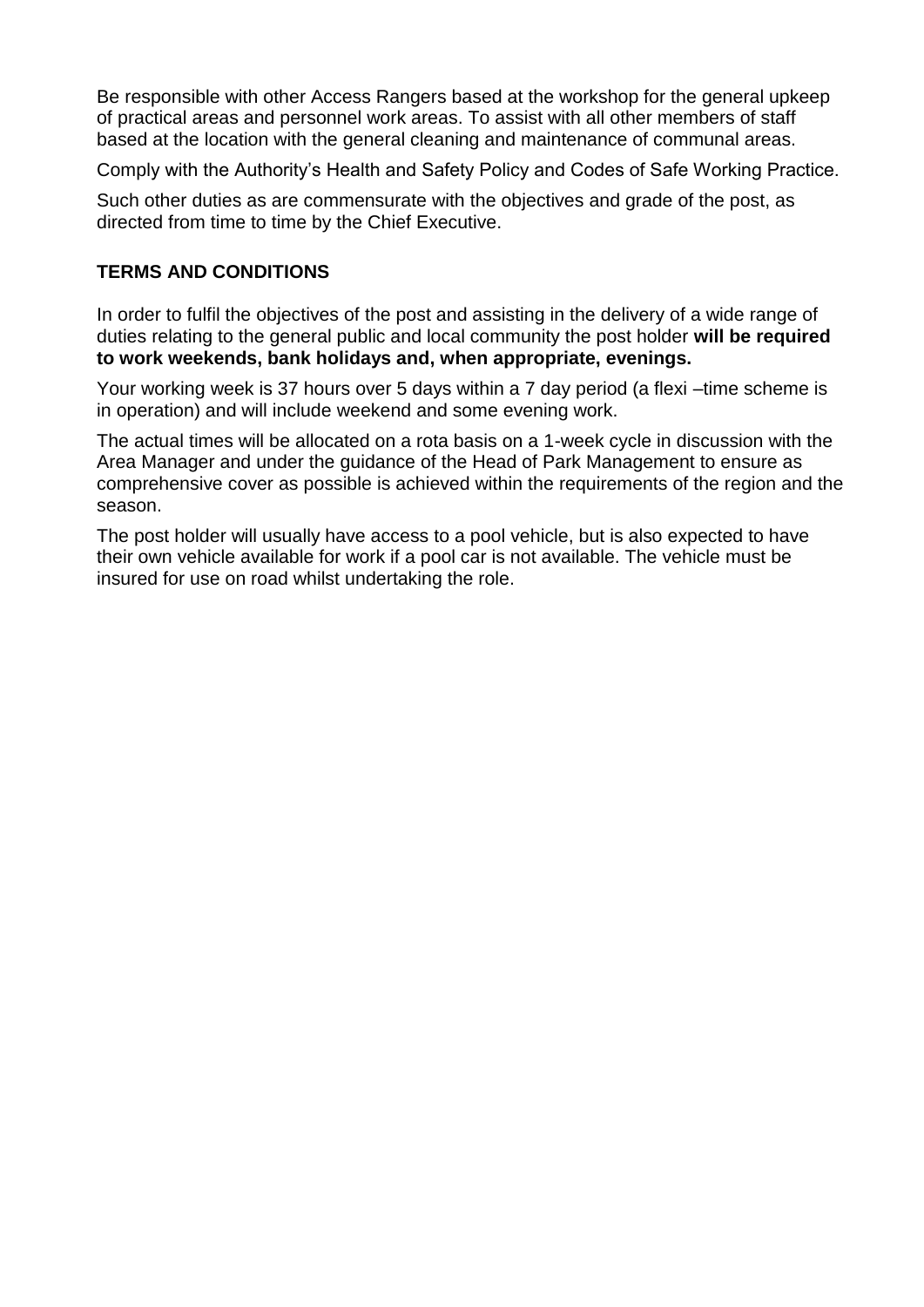## **YORKSHIRE DALES NATIONAL PARK AUTHORITY PERSON SPECIFICATION**

# **ACCESS RANGER (Visitor Engagement)**

| <b>QUALIFICATIONS</b>                                                | <b>Essential</b>        | <b>Desirable</b> |  |
|----------------------------------------------------------------------|-------------------------|------------------|--|
| Qualification in relevant subject e.g. countryside management or     |                         |                  |  |
| outdoor skills                                                       |                         |                  |  |
| Full manual driving licence and access to a vehicle, due to the      | ✓                       |                  |  |
| travelling and visiting of sites required within the role            |                         |                  |  |
| <b>EXPERIENCE</b>                                                    |                         |                  |  |
| Proficient in the use of IT, including Microsoft Office software     |                         |                  |  |
| Experience of delivering excellent customer service                  |                         |                  |  |
| Knowledge of and interest in the environment and countryside         | $\checkmark$            |                  |  |
| <b>issues</b>                                                        |                         |                  |  |
| Geographical knowledge of the Yorkshire Dales area                   |                         | ✓                |  |
| An understanding of the Countryside Code, Public Rights of Way       |                         |                  |  |
| (PROW) legislation and the Countryside and Rights of Way             |                         |                  |  |
| (CROW) Act                                                           |                         |                  |  |
| Experience of dealing with visitor management issues or similar      |                         | $\checkmark$     |  |
| Experience of working with and motivating volunteers                 |                         | $\checkmark$     |  |
| Basic countryside management and maintenance skills                  |                         |                  |  |
| <b>SKILLS AND PERSONAL QUALITIES</b>                                 |                         |                  |  |
| Excellent communication and interpersonal skills with the ability to |                         |                  |  |
| engage with people face to face in a friendly and approachable       | ✓                       |                  |  |
| manner                                                               |                         |                  |  |
| Ability to stay calm if needing to manage confrontation              | $\checkmark$            |                  |  |
| Physically fit and able/willing to undertake work outside in all     | $\checkmark$            |                  |  |
| weather conditions                                                   |                         |                  |  |
| Ability to represent the National Park in the field                  | $\checkmark$            |                  |  |
| Self-motivated and able to work effectively without close direction  | $\overline{\checkmark}$ |                  |  |
| A supportive and co-operative team member with the ability to work   | $\checkmark$            |                  |  |
| independently using own initiative                                   |                         |                  |  |
| Ability to relate to people from differing backgrounds               | ✓                       |                  |  |
| Flexible approach to working hours as weekend and evening            | ✓                       |                  |  |
| working will be required                                             |                         |                  |  |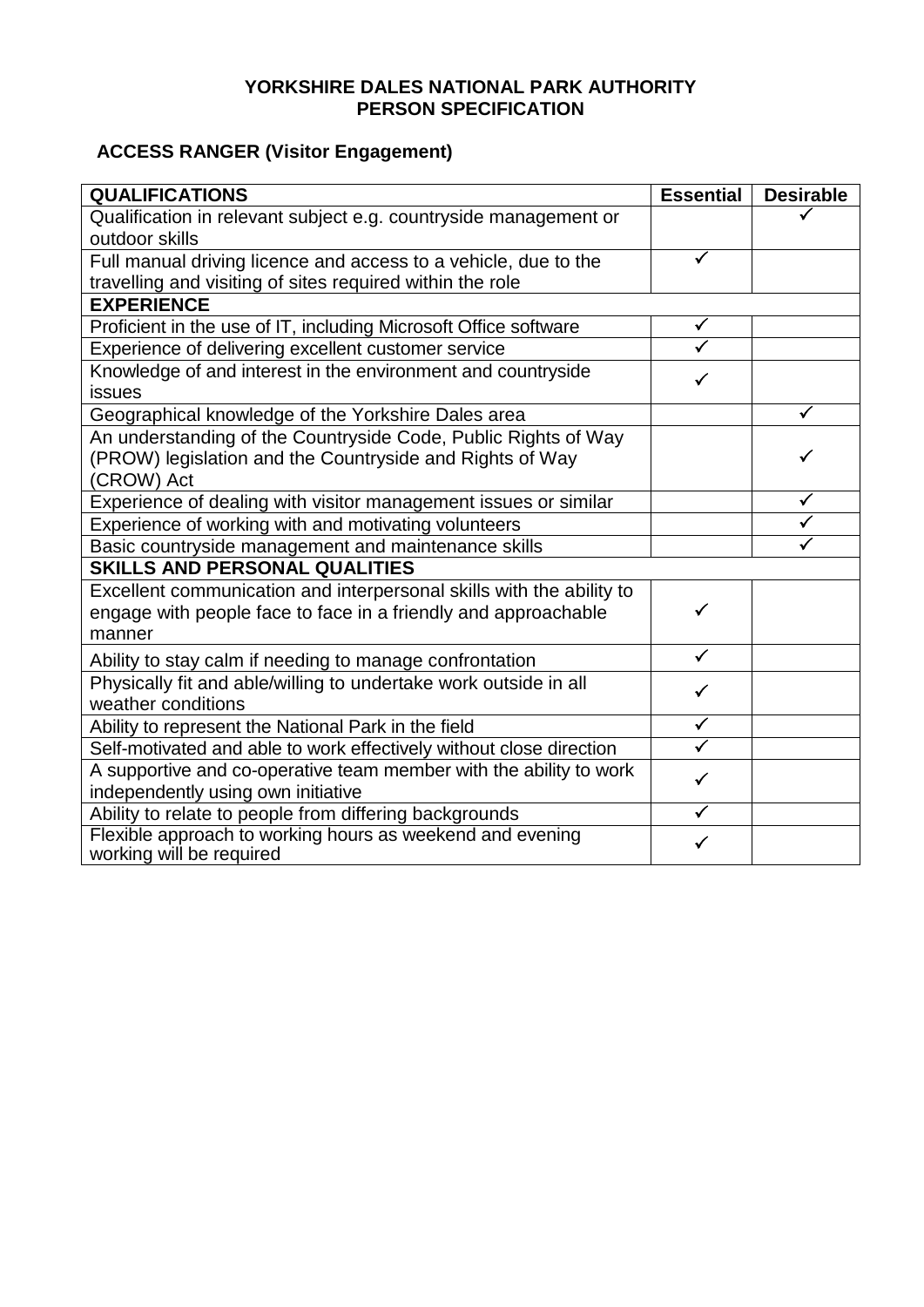

# **Seasonal Access Rangers (Visitor Engagement) Based at Grassington, near Skipton**

# **Background**

The Yorkshire Dales National Park was designated in 1954 in recognition of its extraordinary natural beauty, the diversity of its wildlife habitats, its rich cultural heritage and its fantastic opportunities for outdoor recreation. It is a dramatic upland dissected by numerous long glaciated valleys or dales with a resident population of over 23,000 people. The area is a working landscape, with agriculture, quarrying and tourism, offering the main employment opportunities. Indeed, it is the long history of people settling in and working this harsh environment that has created a cultural landscape recognised today as one of the most distinctive in Western Europe.

The Park is looked after by the Yorkshire Dales National Park Authority and it's the Authority's job to care for this very special place and its communities and to help people understand and share in it.

The National Park was extended to the north and west on 1 August 2016, it now covers an area of 2,179 square kilometres (841 square miles).

It is one of a family of 15 National Parks in the UK, protected for future generations to enjoy. Truly Britain's breathing spaces.

From 1974 the whole of the Yorkshire Dales National Park was administered by a Committee of North Yorkshire County Council but, as a result of the Environment Act 1995, the new National Park Authority was established on 1<sup>st</sup> April 1997. The Authority remains within the framework of local government but is independent of the counties and districts. The Authority now consists of both county council and district council representatives as well as parish representatives and members appointed by the Secretary of State.

The 1995 Environment Act revised and updated the purposes of national parks which are:

"conserving and enhancing the natural beauty, wildlife and cultural heritage of the areas, and promoting opportunities for the understanding and enjoyment of the special qualities of those areas by the public".

In pursuing these purposes, the Authority:

"shall seek to foster the economic and social wellbeing of communities within the National Park."

The National Park Authority is advised by the Chief Executive (National Park Officer), who is supported by approximately 165 staff.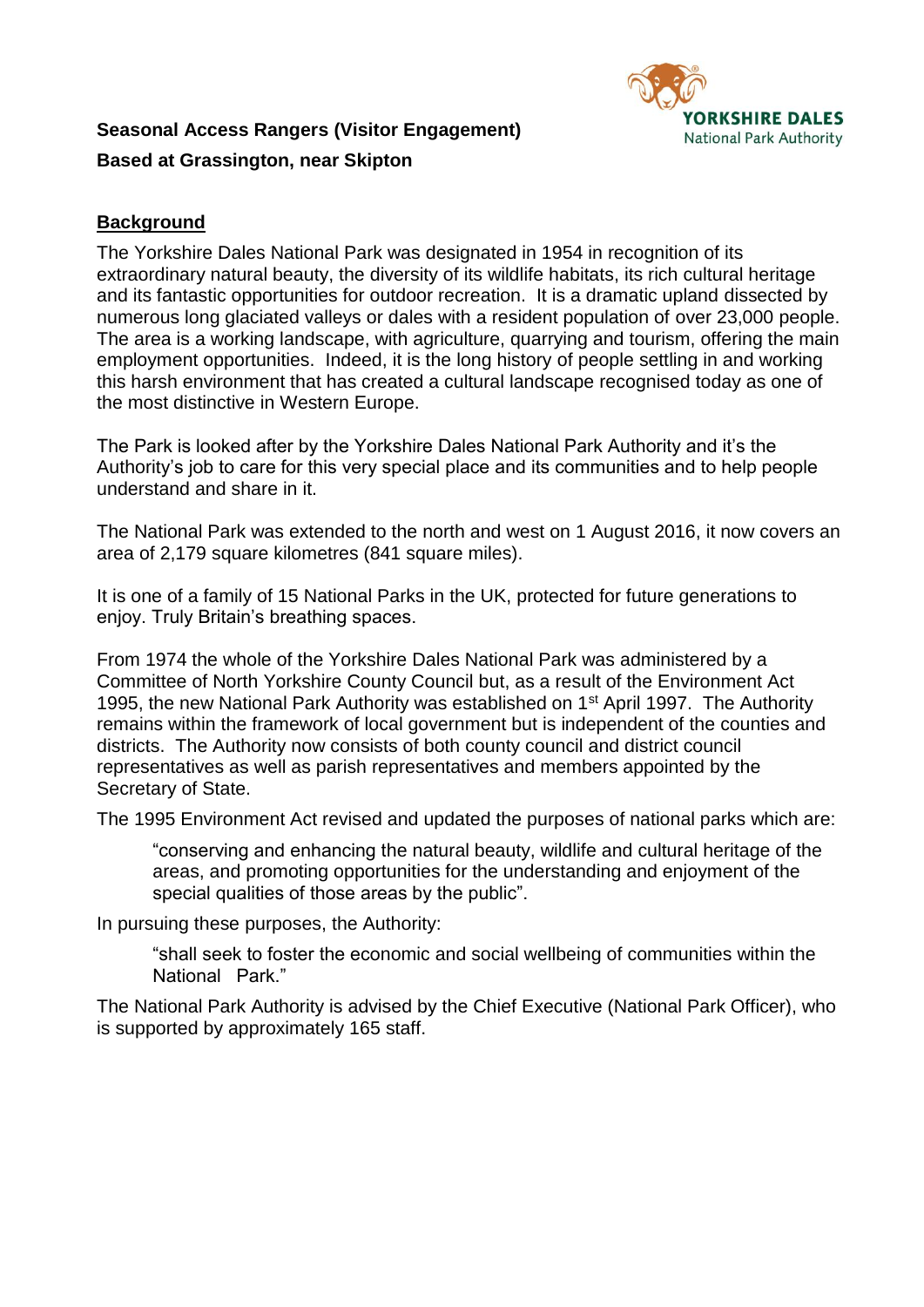

# **Terms and condition of employment**

## **Pay**

These roles have been confirmed as a Band E+1 Salary: £20,443 to £23,484 per annum

## **Work Base**

Colvend, Grassington, North Yorkshire, BD23 5LB

There will be travel within the Park required as part of the role.

## **Pension**

Staff meeting the minimum criteria are automatically brought into the Local Government Pension Scheme (LGPS), unless they elect otherwise.

## **Hours of Work**

The working week is 37 hours over 5 days within a 7-day period and will include weekend and some evening work.

A flexitime scheme is in operation. This allows you to vary your start and finish times within set parameters to help your work fit in with your social and domestic responsibilities. If you have accrued sufficient time, the scheme allows you to take up to 12 days extra leave during the year.

## **Holidays**

The holiday entitlement is based on length of continuous service within Local Government or related employment and calculated on a pro rata basis for part time staff.

On commencement of employment: 25 days.

After 1-year continuous service: 26 days.

After 2 years' continuous service: 27 days.

After 3 years' continuous service: 28 days.

After 4 years' continuous service: 29 days.

After 5 years' continuous service: 30 days.

Plus Bank Holidays.

## **Training and Development**

The Authority is committed to the professional and personal training and development of its staff. To support this, the Authority has achieved the national Investors in People (IIP) Standard.

An appraisal scheme is in place for all staff and opportunities to undertake in-house and external training programmes are available.